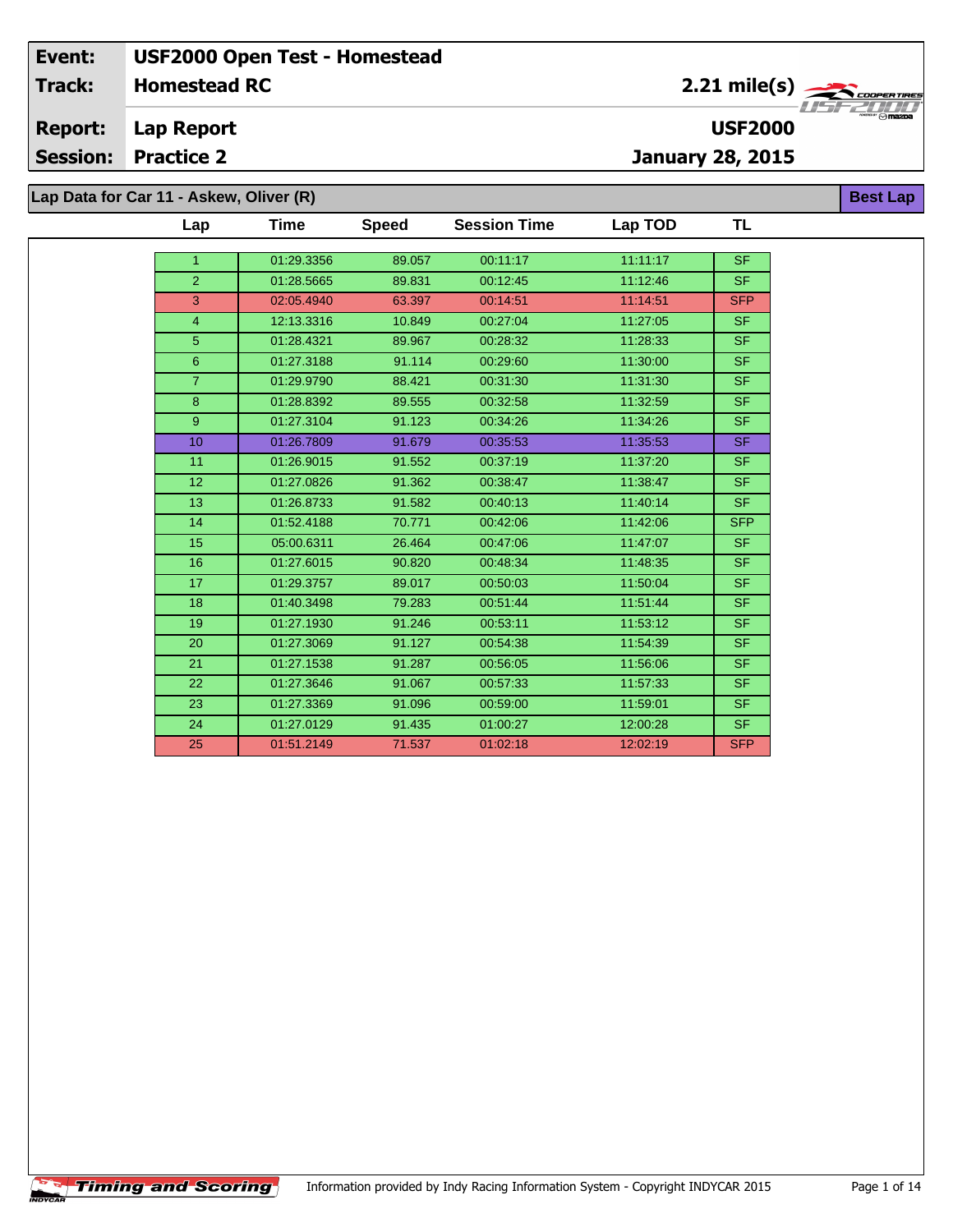**Lap Report Report:**

**Session: Practice 2**

# **Lap Data for Car 15 - Brooks, Christian (R)**

**Timing and Scoring** 

 $\overline{\phantom{a}}$ 

| Data for Car 15 - Brooks, Christian (R)<br><b>Best Lap</b> |                 |             |              |                     |           |            |  |  |  |  |
|------------------------------------------------------------|-----------------|-------------|--------------|---------------------|-----------|------------|--|--|--|--|
|                                                            | Lap             | <b>Time</b> | <b>Speed</b> | <b>Session Time</b> | Lap TOD   | <b>TL</b>  |  |  |  |  |
|                                                            | $\mathbf{1}$    | 01:49.3420  | 72.763       | 00:11:32            | 11:11:33  | <b>SF</b>  |  |  |  |  |
|                                                            | $\overline{2}$  | 01:33.2571  | 85.313       | 00:13:06            | 11:13:06  | <b>SF</b>  |  |  |  |  |
|                                                            | 3 <sup>1</sup>  | 02:30.8676  | 52.735       | 00:15:37            | 11:15:37  | <b>SFP</b> |  |  |  |  |
|                                                            | $\overline{4}$  | 10:52.4818  | 12.193       | 00:26:29            | 11:26:30  | <b>SF</b>  |  |  |  |  |
|                                                            | 5 <sup>5</sup>  | 01:31.0712  | 87.360       | 00:28:00            | 11:28:01  | <b>SF</b>  |  |  |  |  |
|                                                            | 6 <sup>1</sup>  | 01:30.3226  | 88.084       | 00:29:30            | 11:29:31  | <b>SF</b>  |  |  |  |  |
|                                                            | $\overline{7}$  | 01:30.5233  | 87.889       | 00:31:01            | 11:31:02  | <b>SF</b>  |  |  |  |  |
|                                                            | 8               | 01:29.9511  | 88.448       | 00:32:31            | 11:32:32  | <b>SF</b>  |  |  |  |  |
|                                                            | 9               | 01:45.2828  | 75.568       | 00:34:16            | 11:34:17  | <b>SFP</b> |  |  |  |  |
|                                                            | 10 <sup>°</sup> | 05:29.2592  | 24.163       | 00:39:45            | 11:39:46  | <b>SF</b>  |  |  |  |  |
|                                                            | 11              | 01:30.9416  | 87.485       | 00:41:16            | 11:41:17  | <b>SF</b>  |  |  |  |  |
|                                                            | 12 <sup>°</sup> | 01:30.2117  | 88.193       | 00:42:47            | 11:42:47  | SF.        |  |  |  |  |
|                                                            | 13              | 01:29.7890  | 88.608       | 00:44:16            | 11:44:17  | <b>SF</b>  |  |  |  |  |
|                                                            | 14              | 01:33.6273  | 84.975       | 00:45:50            | 11:45:51  | <b>SF</b>  |  |  |  |  |
|                                                            | 15              | 01:41.7971  | 78.155       | 00:47:32            | 11:47:32  | <b>SFP</b> |  |  |  |  |
|                                                            | 16              | 04:09.5273  | 31.884       | 00:51:41            | 11:51:42  | SF.        |  |  |  |  |
|                                                            | 17              | 01:31.5132  | 86.938       | 00:53:13            | 11:53:14  | <b>SF</b>  |  |  |  |  |
|                                                            | 18              | 01:28.2584  | 90.144       | 00:54:41            | 11:54:42  | <b>SF</b>  |  |  |  |  |
|                                                            | 19              | 01:27.7747  | 90.641       | 00:56:09            | 11:56:010 | <b>SF</b>  |  |  |  |  |
|                                                            | 20              | 01:27.8221  | 90.592       | 00:57:37            | 11:57:37  | <b>SF</b>  |  |  |  |  |
|                                                            | 21              | 01:29.6690  | 88.726       | 00:59:06            | 11:59:07  | <b>SF</b>  |  |  |  |  |
|                                                            | 22              | 01:28.0493  | 90.358       | 01:00:34            | 12:00:35  | <b>SF</b>  |  |  |  |  |
|                                                            | 23              | 01:47.6527  | 73.904       | 01:02:22            | 12:02:23  | <b>SFP</b> |  |  |  |  |
|                                                            | 24              | 06:14.0124  | 21.272       | 01:08:36            | 12:08:37  | <b>SF</b>  |  |  |  |  |
|                                                            | 25              | 01:28.6763  | 89.720       | 01:10:05            | 12:10:05  | <b>SF</b>  |  |  |  |  |
|                                                            | 26              | 01:28.4744  | 89.924       | 01:11:33            | 12:11:34  | SF.        |  |  |  |  |
|                                                            | 27              | 01:42.1373  | 77.895       | 01:13:15            | 12:13:16  | <b>SFP</b> |  |  |  |  |



**January 28, 2015 USF2000**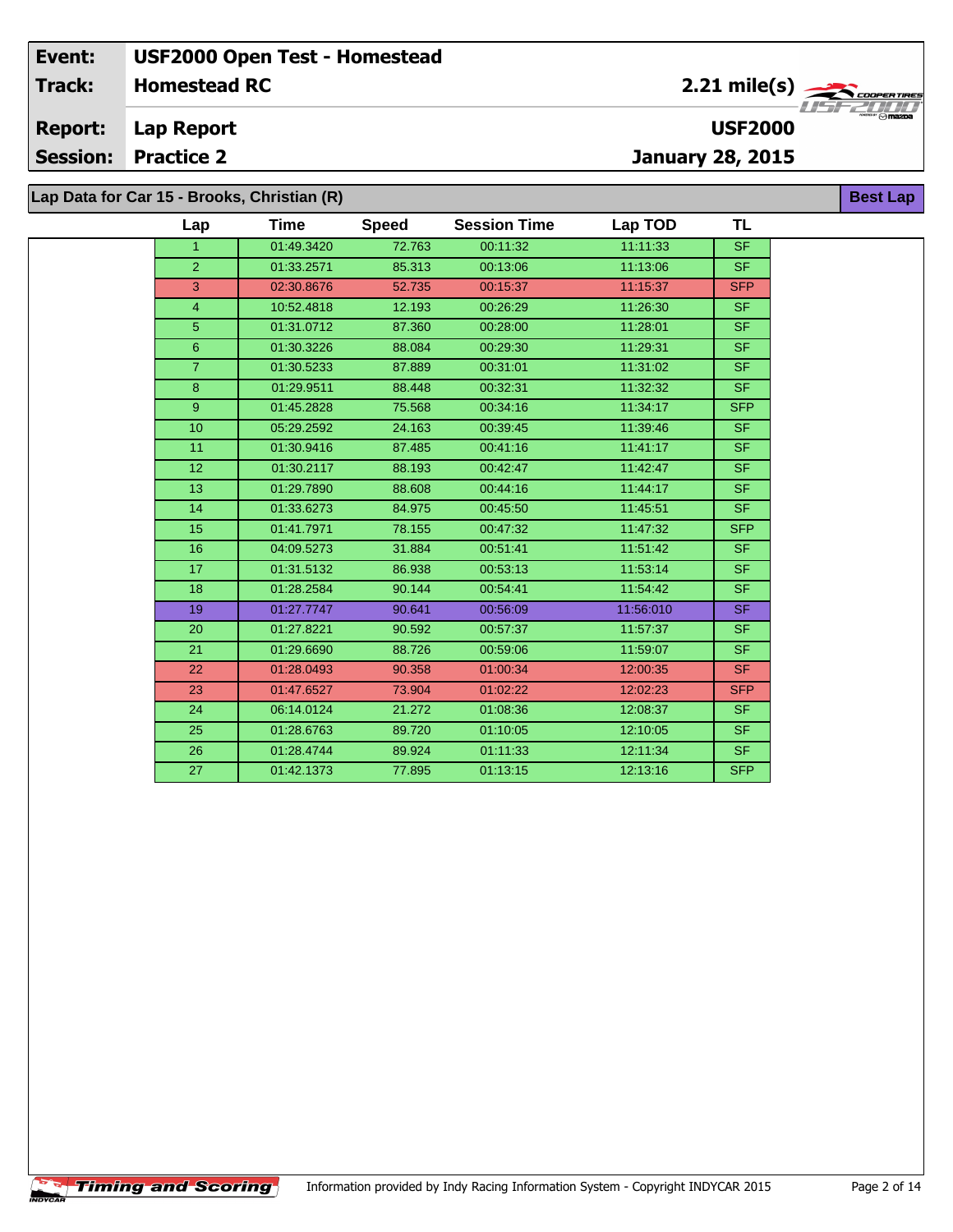**Lap Report Report:**

**Session: Practice 2**

 $\overline{\phantom{a}}$ 

**January 28, 2015**

**Lap Data for Car 17 - Franzoni, Victor**

| Lap             | Time       | <b>Speed</b> | <b>Session Time</b> | Lap TOD  | TL         |  |
|-----------------|------------|--------------|---------------------|----------|------------|--|
| $\mathbf{1}$    | 01:47.5327 | 73.987       | 00:07:50            | 11:07:50 | <b>SF</b>  |  |
| $\overline{2}$  | 01:29.4856 | 88.908       | 00:09:19            | 11:09:20 | SF.        |  |
| 3               | 01:26.3284 | 92.160       | 00:10:45            | 11:10:46 | SF.        |  |
| $\overline{4}$  | 01:25.9194 | 92.598       | 00:12:11            | 11:12:12 | SF.        |  |
| 5               | 01:41.5234 | 78.366       | 00:13:53            | 11:13:54 | <b>SFP</b> |  |
| $6\phantom{1}$  | 11:41.7125 | 11.338       | 00:25:35            | 11:25:35 | SF.        |  |
| $\overline{7}$  | 01:26.2169 | 92.279       | 00:27:01            | 11:27:01 | SF.        |  |
| 8               | 01:26.3092 | 92.180       | 00:28:27            | 11:28:28 | <b>SF</b>  |  |
| 9 <sup>°</sup>  | 01:25.7501 | 92.781       | 00:29:53            | 11:29:54 | SF.        |  |
| 10              | 01:37.9235 | 81.247       | 00:31:31            | 11:31:31 | <b>SFP</b> |  |
| 11              | 10:06.0376 | 13.128       | 00:41:37            | 11:41:37 | <b>SF</b>  |  |
| 12 <sup>°</sup> | 01:26.5942 | 91.877       | 00:43:03            | 11:43:04 | SF.        |  |
| 13              | 01:26.3195 | 92.169       | 00:44:30            | 11:44:30 | SF.        |  |
| 14              | 01:26.0665 | 92.440       | 00:45:56            | 11:45:56 | SF.        |  |
| 15              | 01:40.2599 | 79.354       | 00:47:36            | 11:47:37 | <b>SFP</b> |  |
| 16              | 09:07.6007 | 14.529       | 00:56:44            | 11:56:44 | <b>SF</b>  |  |
| 17              | 01:26.6067 | 91.864       | 00:58:10            | 11:58:11 | <b>SF</b>  |  |
| 18              | 01:26.9961 | 91.452       | 00:59:37            | 11:59:38 | <b>SF</b>  |  |
| 19              | 01:41.0934 | 78.699       | 01:01:18            | 12:01:19 | <b>SFP</b> |  |
| 20              | 06:47.2721 | 19.535       | 01:08:06            | 12:08:06 | <b>SF</b>  |  |
| 21              | 01:29.6190 | 88.776       | 01:09:35            | 12:09:36 | <b>SF</b>  |  |
| 22              | 01:26.6392 | 91.829       | 01:11:02            | 12:11:03 | <b>SF</b>  |  |
| 23              | 01:26.1019 | 92.402       | 01:12:28            | 12:12:29 | SF.        |  |
| 24              | 01:39.3480 | 80.082       | 01:14:07            | 12:14:08 | <b>SFP</b> |  |



**Best Lap**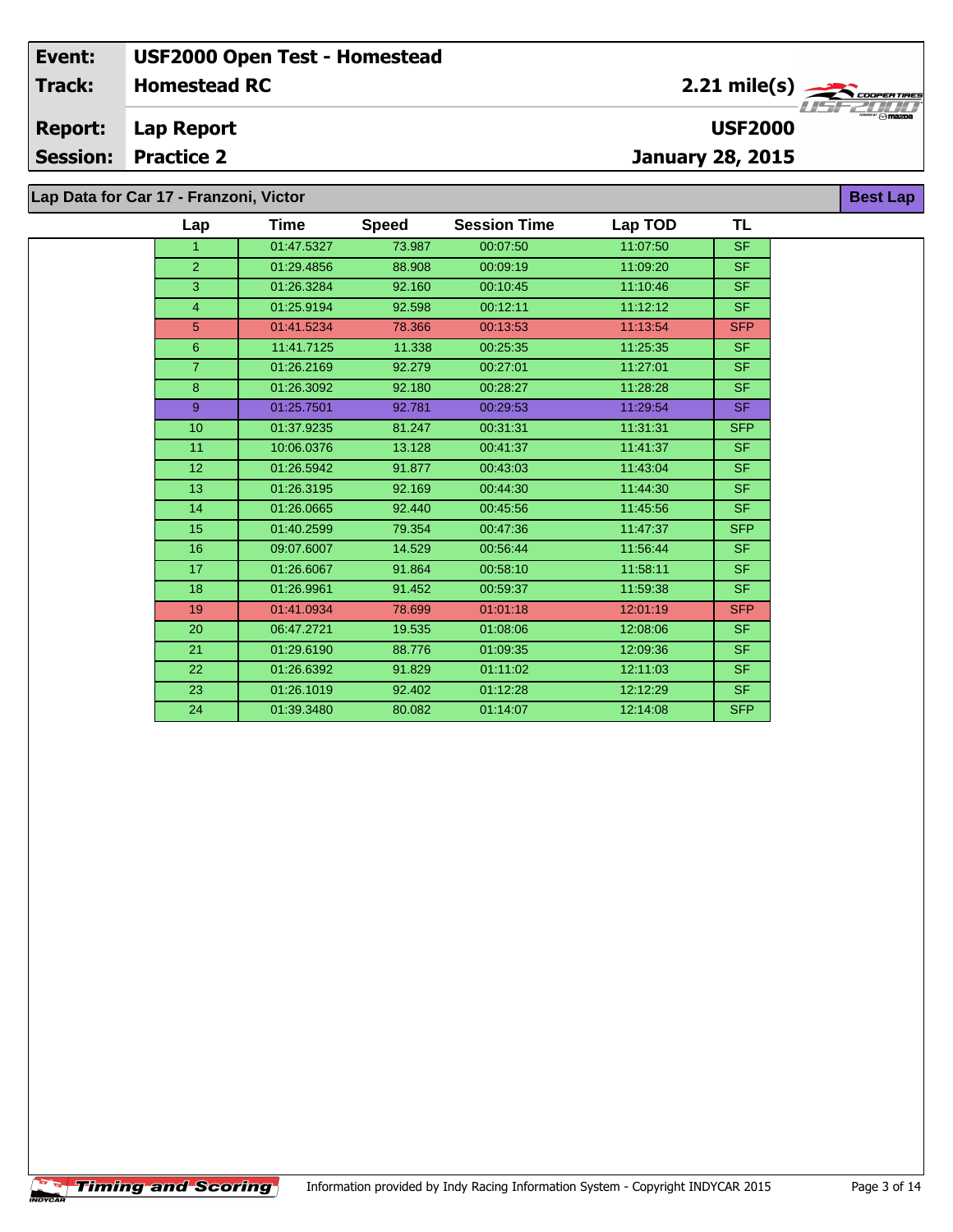**Lap Report Report:**

**Session: Practice 2**

# **Lap Data for Car 18 - Tomaselli, Bruna (R)**

**Timing and Scoring** 

 $\overline{\phantom{a}}$ 

|                 | Data for Car 18 - Tomaselli, Bruna (R) |              |                     |          |                          | <b>Best Lap</b> |
|-----------------|----------------------------------------|--------------|---------------------|----------|--------------------------|-----------------|
| Lap             | <b>Time</b>                            | <b>Speed</b> | <b>Session Time</b> | Lap TOD  | <b>TL</b>                |                 |
| $\mathbf{1}$    | 01:58.5557                             | 67.108       | 00:06:26            | 11:06:26 | <b>SF</b>                |                 |
| $\overline{2}$  | 01:33.4752                             | 85.113       | 00:07:59            | 11:07:60 | <b>SF</b>                |                 |
| 3               | 01:30.5767                             | 87.837       | 00:09:30            | 11:09:31 | $\overline{\mathsf{SF}}$ |                 |
| $\overline{4}$  | 01:30.1532                             | 88.250       | 00:11:00            | 11:11:01 | <b>SF</b>                |                 |
| 5               | 01:32.1874                             | 86.302       | 00:12:32            | 11:12:33 | <b>SF</b>                |                 |
| 6               | 01:49.8410                             | 72.432       | 00:14:22            | 11:14:23 | <b>SFP</b>               |                 |
| 7 <sup>1</sup>  | 11:22.6860                             | 11.654       | 00:25:45            | 11:25:45 | SF.                      |                 |
| 8               | 01:29.5383                             | 88.856       | 00:27:14            | 11:27:15 | <b>SF</b>                |                 |
| 9               | 01:49.5697                             | 72.611       | 00:29:04            | 11:29:04 | <b>SF</b>                |                 |
| 10              | 01:30.2166                             | 88.188       | 00:30:34            | 11:30:35 | <b>SF</b>                |                 |
| 11              | 01:29.6443                             | 88.751       | 00:32:04            | 11:32:04 | <b>SF</b>                |                 |
| 12 <sup>2</sup> | 01:29.9806                             | 88.419       | 00:33:34            | 11:33:34 | <b>SF</b>                |                 |
| 13              | 01:28.9098                             | 89.484       | 00:35:03            | 11:35:03 | <b>SF</b>                |                 |
| 14              | 01:40.0626                             | 79.510       | 00:36:43            | 11:36:43 | <b>SFP</b>               |                 |
| 15              | 04:22.7679                             | 30.278       | 00:41:05            | 11:41:06 | <b>SF</b>                |                 |
| 16              | 01:29.9174                             | 88.481       | 00:42:35            | 11:42:36 | S <sub>F</sub>           |                 |
| 17              | 01:29.4367                             | 88.957       | 00:44:05            | 11:44:05 | <b>SF</b>                |                 |
| 18              | 01:29.4393                             | 88.954       | 00:45:34            | 11:45:35 | <b>SF</b>                |                 |
| 19              | 01:30.1742                             | 88.229       | 00:47:04            | 11:47:05 | <b>SF</b>                |                 |
| 20              | 01:29.2443                             | 89.149       | 00:48:34            | 11:48:34 | <b>SF</b>                |                 |
| 21              | 01:29.5376                             | 88.857       | 00:50:03            | 11:50:04 | <b>SF</b>                |                 |
| 22              | 01:42.2089                             | 77.841       | 00:51:45            | 11:51:46 | <b>SFP</b>               |                 |
| 23              | 06:48.2091                             | 19.490       | 00:58:34            | 11:58:34 | SF.                      |                 |
| 24              | 01:30.2835                             | 88.122       | 01:00:04            | 12:00:05 | <b>SF</b>                |                 |
| 25              | 01:45.6973                             | 75.272       | 01:01:50            | 12:01:50 | <b>SFP</b>               |                 |
| 26              | 14:15.7860                             | 9.297        | 01:16:05            | 12:16:06 | <b>SF</b>                |                 |
| 27              | 01:29.0309                             | 89.362       | 01:17:34            | 12:17:35 | <b>SF</b>                |                 |
| 28              | 01:27.7877                             | 90.628       | 01:19:02            | 12:19:03 | <b>SF</b>                |                 |
| 29              | 01:28.5163                             | 89.882       | 01:20:31            | 12:20:31 | <b>SF</b>                |                 |

**January 28, 2015**

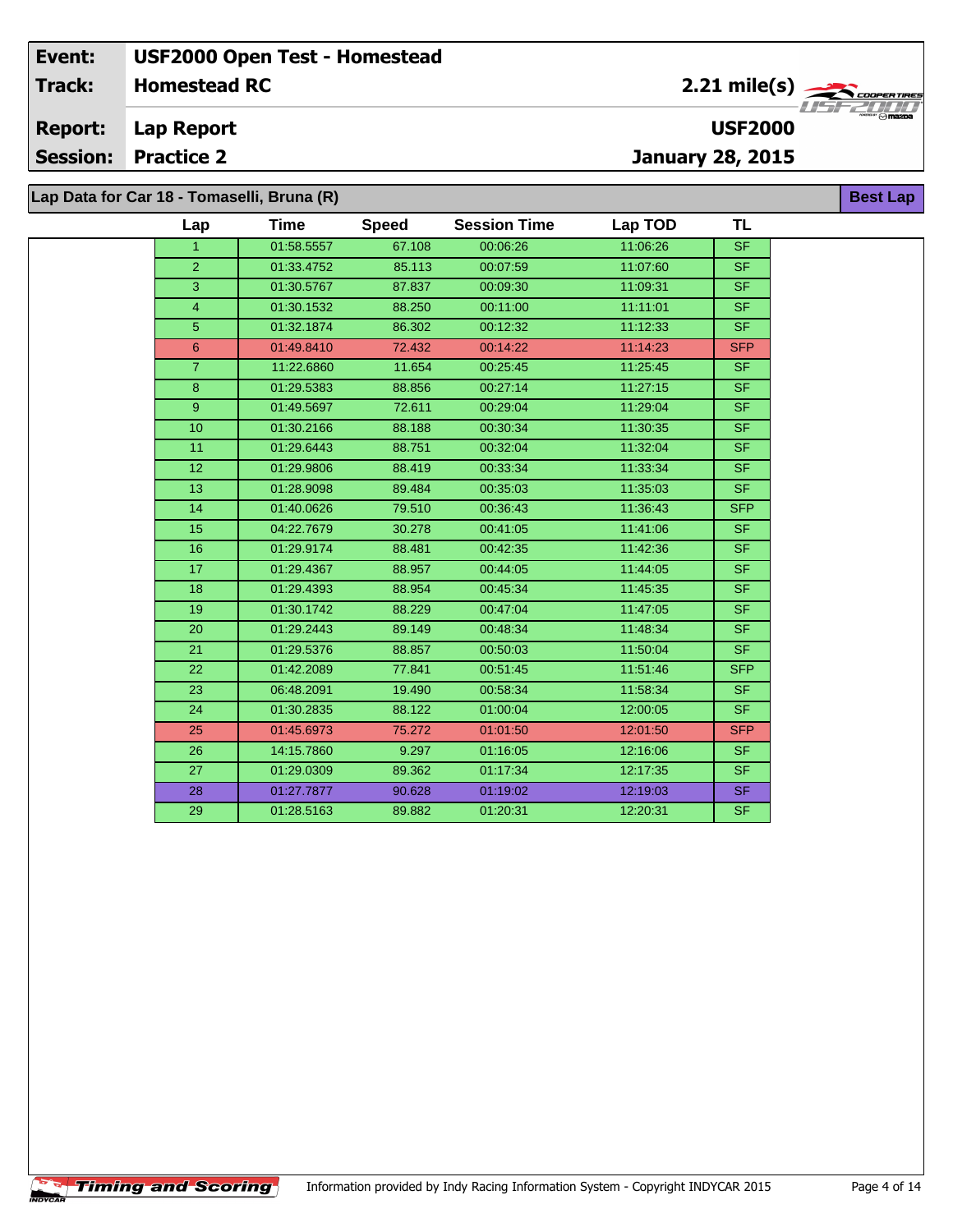**Lap Report Report:**

**Session: Practice 2**

 $\overline{\phantom{a}}$ 

**January 28, 2015**

**Lap Data for Car 2 - Jamin, Nico**

| Lap             | Time       | <b>Speed</b> | <b>Session Time</b> | Lap TOD   | <b>TL</b>  |
|-----------------|------------|--------------|---------------------|-----------|------------|
| 1               | 02:55.9956 | 45.206       | 00:06:22            | 11:06:23  | <b>SFP</b> |
| $\overline{2}$  | 01:42.1655 | 77.874       | 00:08:04            | 11:08:05  | <b>SF</b>  |
| 3               | 01:28.1636 | 90.241       | 00:09:32            | 11:09:33  | <b>SF</b>  |
| $\overline{4}$  | 01:27.8146 | 90.600       | 00:11:00            | 11:11:01  | SF.        |
| 5               | 01:35.7913 | 83.056       | 00:12:36            | 11:12:37  | SF.        |
| 6 <sup>°</sup>  | 11:35.0670 | 11.446       | 00:24:11            | 11:24:12  | <b>SFP</b> |
| $\overline{7}$  | 01:43.1372 | 77.140       | 00:25:54            | 11:25:55  | <b>SF</b>  |
| 8               | 01:27.1003 | 91.343       | 00:27:21            | 11:27:22  | <b>SF</b>  |
| 9 <sup>°</sup>  | 01:26.9603 | 91.490       | 00:28:48            | 11:28:49  | SF.        |
| 10 <sub>1</sub> | 01:27.1173 | 91.325       | 00:30:15            | 11:30:16  | <b>SF</b>  |
| 11              | 01:27.0204 | 91.427       | 00:31:42            | 11:31:43  | SF.        |
| 12 <sup>2</sup> | 01:26.8043 | 91.654       | 00:33:09            | 11:33:010 | <b>SF</b>  |
| 13              | 01:26.7851 | 91.675       | 00:34:36            | 11:34:37  | <b>SF</b>  |
| 14              | 19:19.4036 | 6.862        | 00:53:55            | 11:53:56  | <b>SFP</b> |
| 15              | 01:46.9939 | 74.359       | 00:55:42            | 11:55:43  | <b>SF</b>  |
| 16              | 01:27.3408 | 91.091       | 00:57:010           | 11:57:10  | SF.        |
| 17              | 01:26.6141 | 91.856       | 00:58:36            | 11:58:37  | <b>SF</b>  |
| 18              | 01:30.9733 | 87.454       | 01:00:07            | 12:00:08  | <b>SF</b>  |
| 19              | 11:20.0002 | 11.700       | 01:11:27            | 12:11:28  | <b>SFP</b> |
| 20              | 01:43.9711 | 76.521       | 01:13:11            | 12:13:12  | <b>SF</b>  |
| 21              | 01:27.2798 | 91.155       | 01:14:39            | 12:14:39  | SF.        |
| 22              | 01:27.1024 | 91.341       | 01:16:06            | 12:16:06  | <b>SF</b>  |
| 23              | 01:35.3106 | 83.474       | 01:17:41            | 12:17:42  | SF.        |
| 24              | 01:26.8660 | 91.589       | 01:19:08            | 12:19:08  | SF.        |
| 25              | 01:29.1330 | 89.260       | 01:20:37            | 12:20:38  | <b>SF</b>  |



**Best Lap**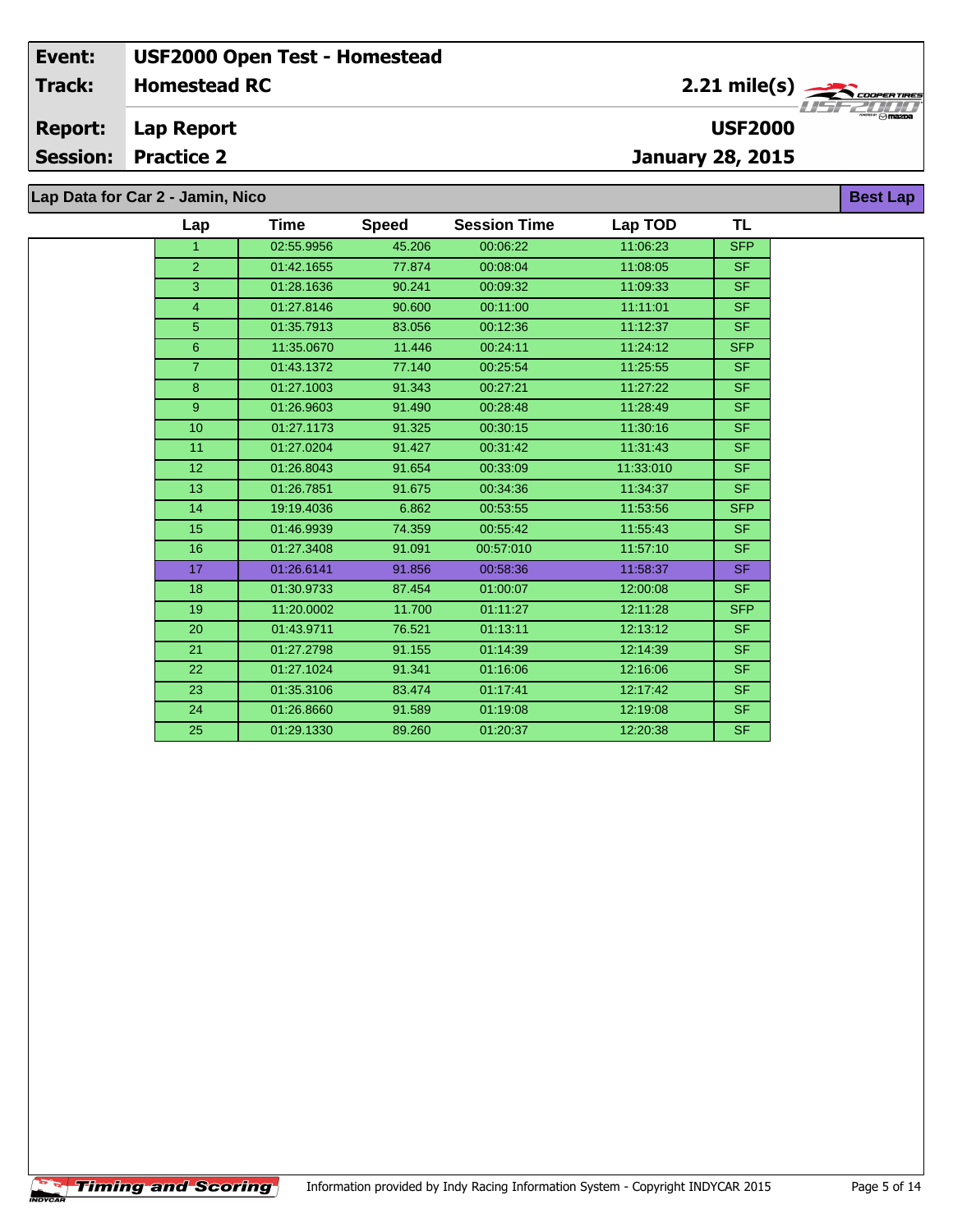**Lap Report Report:**

**Session: Practice 2**

 $\overline{\phantom{a}}$ 

**January 28, 2015**

**Lap Data for Car 3 - Telitz, Aaron**

| Lap             | <b>Time</b> | <b>Speed</b> | <b>Session Time</b> | Lap TOD   | TL                       |
|-----------------|-------------|--------------|---------------------|-----------|--------------------------|
| 1               | 01:47.9497  | 73.701       | 00:03:30            | 11:03:30  | <b>SF</b>                |
| $\overline{2}$  | 01:28.7927  | 89.602       | 00:04:59            | 11:04:59  | <b>SF</b>                |
| 3               | 01:27.9384  | 90.472       | 00:06:27            | 11:06:27  | $\overline{\mathsf{SF}}$ |
| $\overline{4}$  | 01:28.9418  | 89.452       | 00:07:56            | 11:07:56  | <b>SF</b>                |
| $5\overline{5}$ | 01:27.4540  | 90.974       | 00:09:23            | 11:09:24  | $\overline{\mathsf{SF}}$ |
| 6               | 01:27.8378  | 90.576       | 00:10:51            | 11:10:51  | <b>SF</b>                |
| $\overline{7}$  | 01:28.7297  | 89.666       | 00:12:20            | 11:12:20  | S <sub>F</sub>           |
| 8               | 11:48.1621  | 11.235       | 00:24:08            | 11:24:08  | <b>SFP</b>               |
| 9               | 01:40.0460  | 79.523       | 00:25:48            | 11:25:48  | <b>SF</b>                |
| 10 <sup>1</sup> | 01:27.4379  | 90.990       | 00:27:15            | 11:27:16  | SF.                      |
| 11              | 01:27.2855  | 91.149       | 00:28:42            | 11:28:43  | <b>SF</b>                |
| 12              | 01:26.9579  | 91.493       | 00:30:09            | 11:30:10  | <b>SF</b>                |
| 13              | 01:26.8396  | 91.617       | 00:31:36            | 11:31:37  | <b>SF</b>                |
| 14              | 01:26.8821  | 91.572       | 00:33:03            | 11:33:04  | <b>SF</b>                |
| 15              | 16:59.4967  | 7.804        | 00:50:03            | 11:50:03  | <b>SFP</b>               |
| 16              | 01:48.3457  | 73.432       | 00:51:51            | 11:51:52  | <b>SF</b>                |
| 17              | 01:27.8721  | 90.541       | 00:53:19            | 11:53:20  | SF.                      |
| 18              | 01:26.5651  | 91.908       | 00:54:45            | 11:54:46  | <b>SF</b>                |
| 19              | 01:26.4375  | 92.043       | 00:56:12            | 11:56:13  | SF.                      |
| 20              | 01:26.3538  | 92.133       | 00:57:38            | 11:57:39  | <b>SF</b>                |
| 21              | 01:26.7089  | 91.755       | 00:59:05            | 11:59:06  | SF.                      |
| 22              | 01:26.3228  | 92.166       | 01:00:31            | 12:00:32  | SF.                      |
| 23              | 12:26.7594  | 10.654       | 01:12:58            | 12:12:59  | <b>SFP</b>               |
| 24              | 01:43.7985  | 76.649       | 01:14:42            | 12:14:42  | <b>SF</b>                |
| 25              | 01:27.2050  | 91.233       | 01:16:09            | 12:16:010 | <b>SF</b>                |
| 26              | 01:27.0346  | 91.412       | 01:17:36            | 12:17:37  | <b>SF</b>                |
| 27              | 01:26.7153  | 91.749       | 01:19:03            | 12:19:03  | <b>SF</b>                |
| 28              | 01:26.8330  | 91.624       | 01:20:30            | 12:20:30  | <b>SF</b>                |



**Best Lap**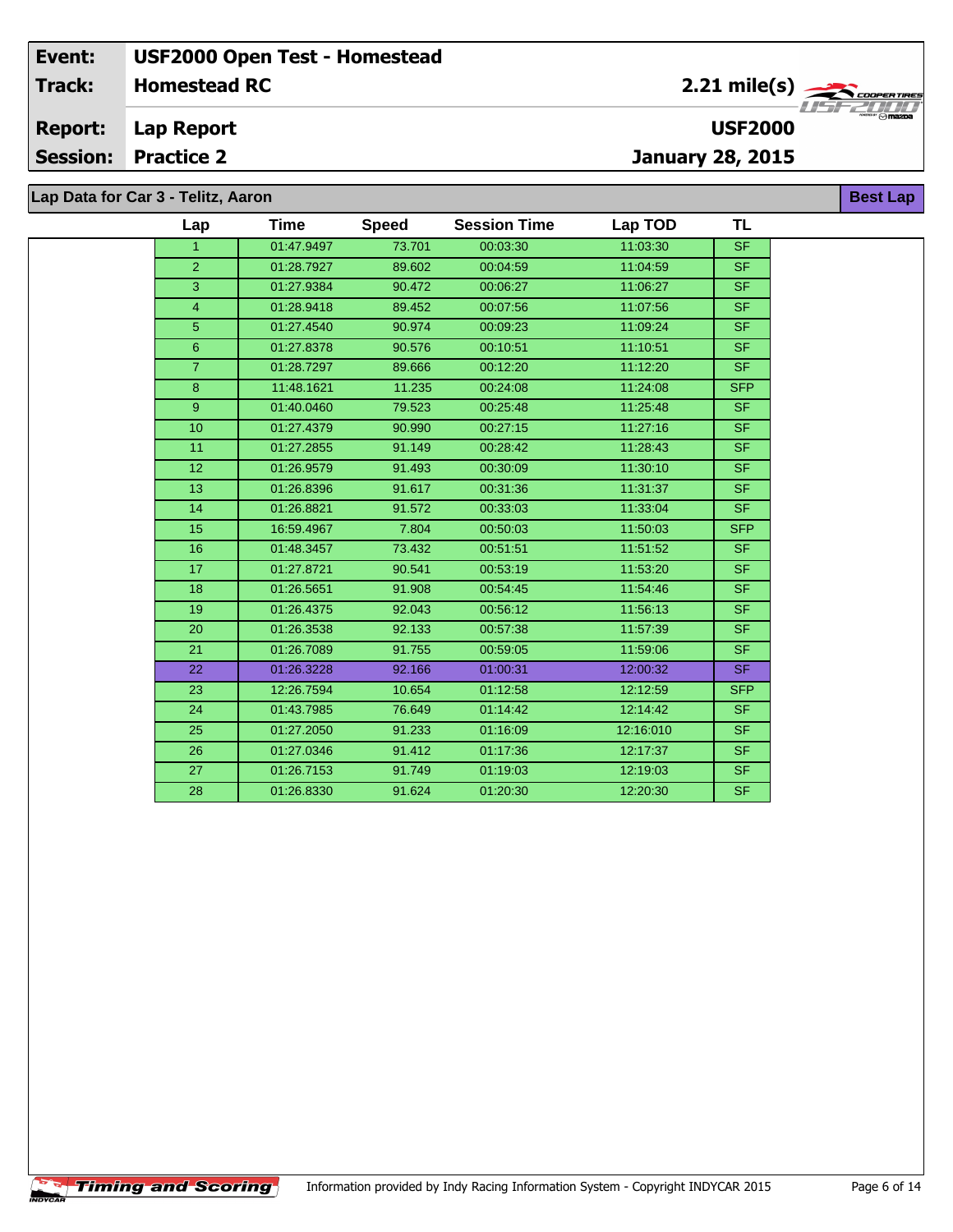**Lap Report Report:**

**Session: Practice 2**

**January 28, 2015**

**Lap Data for Car 5 - Andre Soori, Keyvan**

**Timing and Scoring** 

 $\overline{\phantom{a}}$ 

| Lap             | Time       | <b>Speed</b> | <b>Session Time</b> | Lap TOD  | TL         |
|-----------------|------------|--------------|---------------------|----------|------------|
| 1               | 01:29.5645 | 88.830       | 00:04:42            | 11:04:43 | <b>SF</b>  |
| $\overline{2}$  | 01:28.2453 | 90.158       | 00:06:11            | 11:06:11 | <b>SF</b>  |
| 3               | 01:27.9251 | 90.486       | 00:07:38            | 11:07:39 | <b>SF</b>  |
| 4               | 01:27.1350 | 91.307       | 00:09:06            | 11:09:06 | <b>SF</b>  |
| 5               | 01:26.7090 | 91.755       | 00:10:32            | 11:10:33 | <b>SF</b>  |
| 6               | 01:26.6642 | 91.803       | 00:11:59            | 11:11:60 | <b>SF</b>  |
| $\overline{7}$  | 01:26.5112 | 91.965       | 00:13:25            | 11:13:26 | <b>SF</b>  |
| 8               | 01:51.7762 | 71.178       | 00:15:17            | 11:15:18 | <b>SFP</b> |
| 9               | 10:11.5774 | 13.009       | 00:25:29            | 11:25:29 | SF.        |
| 10              | 01:27.1933 | 91.246       | 00:26:56            | 11:26:57 | <b>SF</b>  |
| 11              | 01:26.9209 | 91.531       | 00:28:23            | 11:28:24 | <b>SF</b>  |
| 12              | 01:26.4936 | 91.984       | 00:29:49            | 11:29:50 | <b>SF</b>  |
| 13              | 01:26.3418 | 92.145       | 00:31:16            | 11:31:16 | <b>SF</b>  |
| 14              | 01:26.1603 | 92.340       | 00:32:42            | 11:32:43 | <b>SF</b>  |
| 15              | 01:26.5095 | 91.967       | 00:34:08            | 11:34:09 | SF.        |
| 16              | 01:26.4196 | 92.062       | 00:35:35            | 11:35:35 | SF.        |
| 17 <sub>2</sub> | 01:40.5822 | 79.099       | 00:37:15            | 11:37:16 | <b>SFP</b> |
| 18              | 05:37.1756 | 23.596       | 00:42:53            | 11:42:53 | <b>SF</b>  |
| 19              | 01:26.4353 | 92.046       | 00:44:19            | 11:44:20 | SF         |
| 20              | 01:26.7609 | 91.700       | 00:45:46            | 11:45:46 | SF.        |
| 21              | 01:26.4449 | 92.036       | 00:47:12            | 11:47:13 | <b>SF</b>  |
| 22              | 01:27.3807 | 91.050       | 00:48:40            | 11:48:40 | <b>SF</b>  |
| 23              | 01:27.0023 | 91.446       | 00:50:07            | 11:50:07 | SF.        |
| 24              | 01:27.8281 | 90.586       | 00:51:34            | 11:51:35 | <b>SF</b>  |
| 25              | 01:26.4191 | 92.063       | 00:53:01            | 11:53:01 | SF.        |
| 26              | 01:26.6063 | 91.864       | 00:54:27            | 11:54:28 | <b>SF</b>  |
| 27              | 01:39.3850 | 80.052       | 00:56:07            | 11:56:07 | <b>SFP</b> |
| 28              | 05:54.7574 | 22.427       | 01:02:02            | 12:02:02 | <b>SFP</b> |
| 29              | 05:59.4640 | 22.133       | 01:08:01            | 12:08:02 | SF.        |
| 30              | 01:27.1965 | 91.242       | 01:09:28            | 12:09:29 | <b>SF</b>  |
| 31              | 01:26.6866 | 91.779       | 01:10:55            | 12:10:56 | <b>SF</b>  |
| 32              | 01:26.8921 | 91.562       | 01:12:22            | 12:12:22 | SF         |
| 33              | 01:26.7746 | 91.686       | 01:13:49            | 12:13:49 | <b>SF</b>  |
| 34              | 01:26.5997 | 91.871       | 01:15:15            | 12:15:16 | <b>SF</b>  |
| 35              | 01:26.5741 | 91.898       | 01:16:42            | 12:16:42 | <b>SF</b>  |
| 36              | 01:26.8086 | 91.650       | 01:18:09            | 12:18:09 | <b>SF</b>  |
| 37              | 01:26.8076 | 91.651       | 01:19:35            | 12:19:36 | SF.        |
| 38              | 01:26.6814 | 91.784       | 01:21:02            | 12:21:03 | <b>SF</b>  |
|                 |            |              |                     |          |            |



**Best Lap**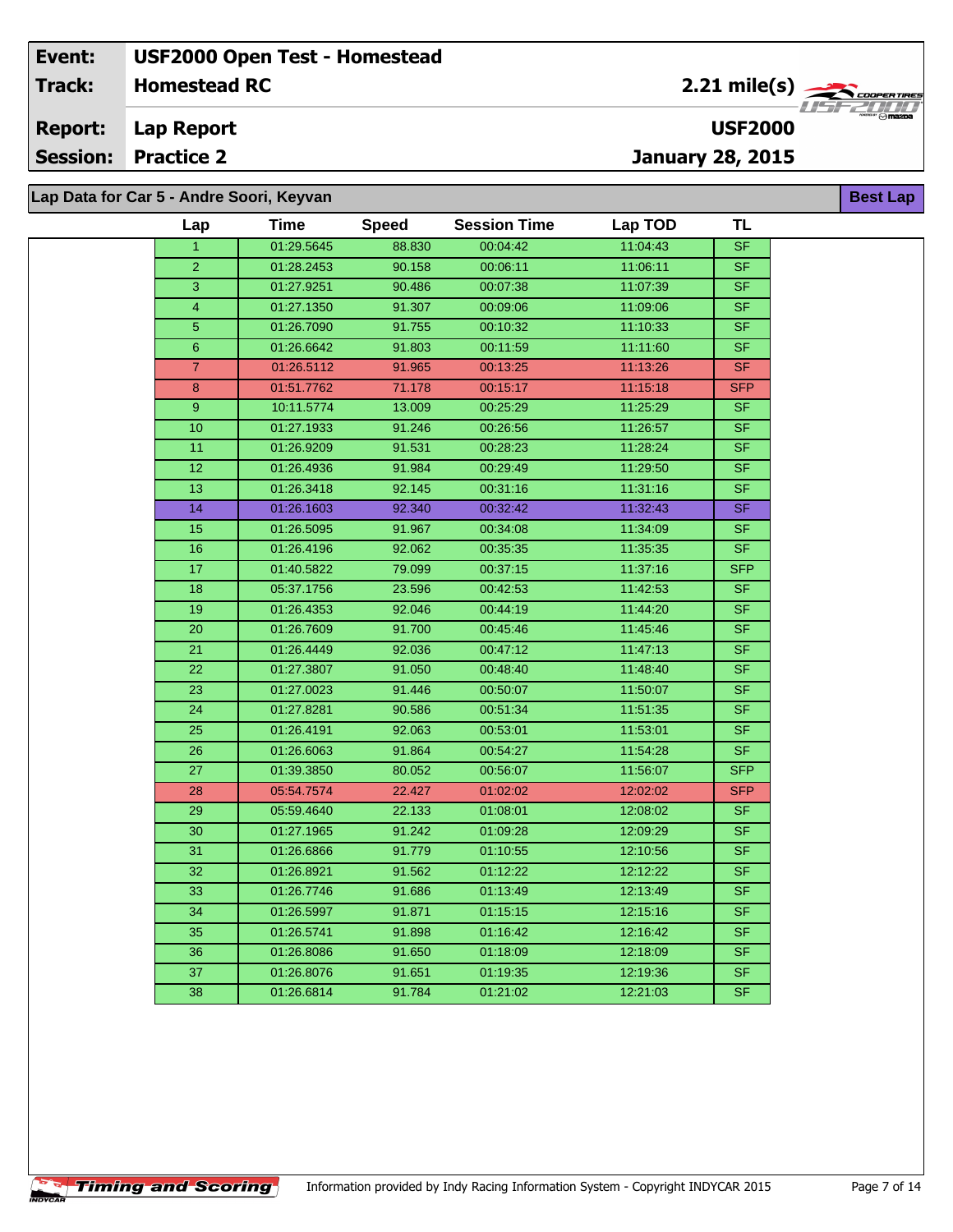**Lap Report Report:**

**Session: Practice 2**

**January 28, 2015**

**Lap Data for Car 6 - Hanratty, Max (R)**

**Timing and Scoring** 

 $\overline{\phantom{a}}$ 

| Lap             | <b>Time</b> | <b>Speed</b> | <b>Session Time</b> | Lap TOD  | <b>TL</b>              |
|-----------------|-------------|--------------|---------------------|----------|------------------------|
| $\mathbf{1}$    | 01:32.0183  | 86.461       | 00:05:44            | 11:05:44 | SF                     |
| $\overline{2}$  | 01:28.6423  | 89.754       | 00:07:12            | 11:07:13 | <b>SF</b>              |
| 3               | 01:28.3507  | 90.050       | 00:08:41            | 11:08:41 | <b>SF</b>              |
| $\overline{4}$  | 01:27.7517  | 90.665       | 00:10:08            | 11:10:09 | <b>SF</b>              |
| 5               | 01:27.9134  | 90.498       | 00:11:36            | 11:11:37 | <b>SF</b>              |
| $6\phantom{1}$  | 01:34.9524  | 83.789       | 00:13:11            | 11:13:12 | SF                     |
| $\overline{7}$  | 01:59.6845  | 66.475       | 00:15:11            | 11:15:11 | <b>SFP</b>             |
| 8               | 10:27.5396  | 12.678       | 00:25:38            | 11:25:39 | <b>SF</b>              |
| 9               | 01:28.9995  | 89.394       | 00:27:07            | 11:27:08 | <b>SF</b>              |
| 10              | 01:27.7962  | 90.619       | 00:28:35            | 11:28:36 | SF                     |
| 11              | 01:26.9076  | 91.546       | 00:30:02            | 11:30:03 | <b>SF</b>              |
| 12              | 01:27.6539  | 90.766       | 00:31:30            | 11:31:30 | $\overline{\text{SF}}$ |
| 13              | 01:27.2733  | 91.162       | 00:32:57            | 11:32:58 | SF                     |
| 14              | 01:26.9580  | 91.492       | 00:34:24            | 11:34:25 | <b>SF</b>              |
| 15              | 01:26.8195  | 91.638       | 00:35:51            | 11:35:51 | <b>SF</b>              |
| 16              | 01:26.7627  | 91.698       | 00:37:18            | 11:37:18 | <b>SF</b>              |
| 17              | 01:26.6931  | 91.772       | 00:38:44            | 11:38:45 | <b>SF</b>              |
| 18              | 01:27.9645  | 90.446       | 00:40:12            | 11:40:13 | SF                     |
| 19              | 01:27.0256  | 91.421       | 00:41:39            | 11:41:40 | <b>SF</b>              |
| 20              | 01:26.6668  | 91.800       | 00:43:06            | 11:43:07 | <b>SF</b>              |
| 21              | 01:27.2228  | 91.215       | 00:44:33            | 11:44:34 | SF                     |
| 22              | 01:42.4973  | 77.622       | 00:46:16            | 11:46:16 | <b>SFP</b>             |
| 23              | 05:40.5596  | 23.362       | 00:51:56            | 11:51:57 | <b>SFP</b>             |
| 24              | 01:44.0752  | 76.445       | 00:53:40            | 11:53:41 | SF                     |
| 25              | 01:28.2792  | 90.123       | 00:55:09            | 11:55:09 | S <sub>F</sub>         |
| 26              | 01:27.6970  | 90.721       | 00:56:36            | 11:56:37 | <b>SF</b>              |
| 27              | 01:27.8088  | 90.606       | 00:58:04            | 11:58:05 | <b>SF</b>              |
| $\overline{28}$ | 01:43.4595  | 76.900       | 00:59:47            | 11:59:48 | <b>SFP</b>             |
| 29              | 08:25.5637  | 15.737       | 01:08:13            | 12:08:14 | <b>SF</b>              |
| 30              | 01:29.3852  | 89.008       | 01:09:42            | 12:09:43 | SF                     |
| 31              | 01:29.3243  | 89.069       | 01:11:12            | 12:11:12 | SF                     |
| 32              | 01:30.7641  | 87.656       | 01:12:43            | 12:12:43 | <b>SF</b>              |
| 33              | 01:50.4006  | 72.065       | 01:14:33            | 12:14:34 | <b>SFP</b>             |



**Best Lap**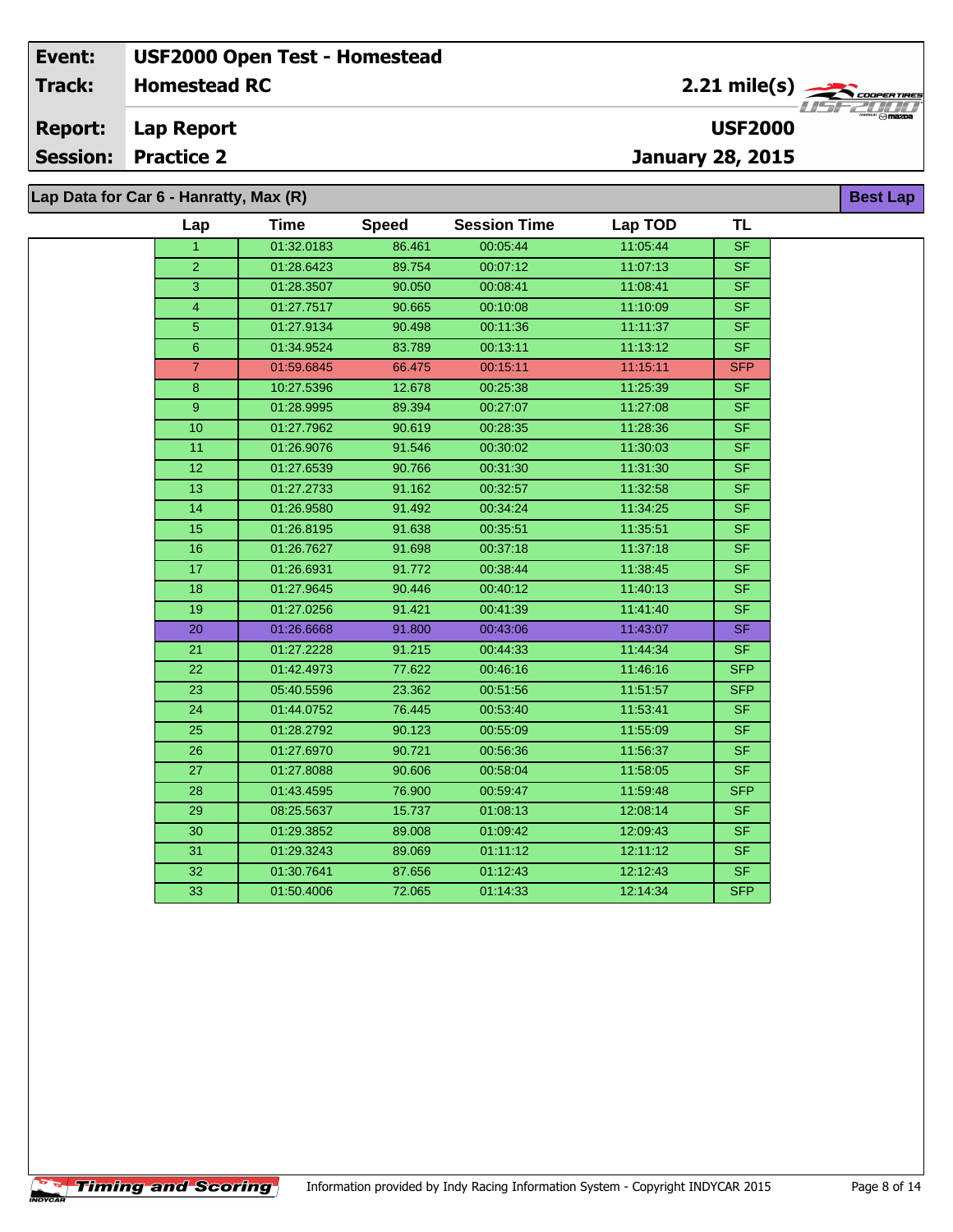**Lap Report Report:**

**Session: Practice 2**

 $\overline{\phantom{a}}$ 

**January 28, 2015**

**Lap Data for Car 7 - Eidson, Jake**

| Lap             | <b>Time</b> | <b>Speed</b> | <b>Session Time</b> | Lap TOD  | <b>TL</b>  |
|-----------------|-------------|--------------|---------------------|----------|------------|
| $\mathbf{1}$    | 01:28.1380  | 90.268       | 00:05:11            | 11:05:12 | <b>SF</b>  |
| $\overline{2}$  | 01:27.9023  | 90.510       | 00:06:39            | 11:06:40 | <b>SF</b>  |
| 3               | 01:27.0155  | 91.432       | 00:08:06            | 11:08:07 | <b>SF</b>  |
| 4               | 01:27.4222  | 91.007       | 00:09:33            | 11:09:34 | <b>SF</b>  |
| 5               | 01:27.3254  | 91.108       | 00:11:01            | 11:11:01 | <b>SF</b>  |
| $6\phantom{1}$  | 01:39.4945  | 79.964       | 00:12:40            | 11:12:41 | SFP        |
| $\overline{7}$  | 12:50.0582  | 10.332       | 00:25:30            | 11:25:31 | <b>SF</b>  |
| 8               | 01:39.6364  | 79.850       | 00:27:010           | 11:27:10 | SFP        |
| 9 <sup>°</sup>  | 03:48.2705  | 34.853       | 00:30:58            | 11:30:59 | SF.        |
| $\overline{10}$ | 01:26.5318  | 91.943       | 00:32:25            | 11:32:25 | <b>SF</b>  |
| 11              | 01:27.4475  | 90.980       | 00:33:52            | 11:33:53 | <b>SF</b>  |
| 12 <sub>2</sub> | 01:26.4533  | 92.027       | 00:35:19            | 11:35:19 | <b>SF</b>  |
| 13              | 01:26.3901  | 92.094       | 00:36:45            | 11:36:46 | <b>SF</b>  |
| 14              | 01:26.3808  | 92.104       | 00:38:11            | 11:38:12 | <b>SF</b>  |
| 15              | 01:41.5908  | 78.314       | 00:39:53            | 11:39:54 | <b>SFP</b> |
| 16              | 08:46.2885  | 15.117       | 00:48:39            | 11:48:40 | <b>SF</b>  |
| 17              | 01:26.8431  | 91.613       | 00:50:06            | 11:50:07 | <b>SF</b>  |
| 18              | 01:29.3557  | 89.037       | 00:51:35            | 11:51:36 | SF.        |
| 19              | 01:27.5911  | 90.831       | 00:53:03            | 11:53:04 | <b>SF</b>  |
| 20              | 01:27.8764  | 90.536       | 00:54:31            | 11:54:32 | <b>SF</b>  |
| 21              | 01:39.1497  | 80.242       | 00:56:10            | 11:56:11 | SFP        |
| 22              | 04:10.9020  | 31.710       | 01:00:21            | 12:00:22 | SF.        |
| 23              | 01:39.3930  | 80.046       | 01:02:00            | 12:02:01 | <b>SFP</b> |
| 24              | 06:03.4563  | 21.890       | 01:08:04            | 12:08:04 | <b>SF</b>  |
| 25              | 01:28.7446  | 89.651       | 01:09:33            | 12:09:33 | SF.        |
| 26              | 01:40.9410  | 78.818       | 01:11:13            | 12:11:14 | SFP        |
| 27              | 02:53.6566  | 45.815       | 01:14:07            | 12:14:08 | <b>SF</b>  |
| 28              | 01:27.5221  | 90.903       | 01:15:35            | 12:15:35 | SF.        |
| 29              | 01:28.1953  | 90.209       | 01:17:03            | 12:17:03 | <b>SF</b>  |
| 30              | 01:29.0974  | 89.296       | 01:18:32            | 12:18:33 | <b>SF</b>  |
| 31              | 01:28.9422  | 89.451       | 01:20:01            | 12:20:02 | <b>SF</b>  |



**Best Lap**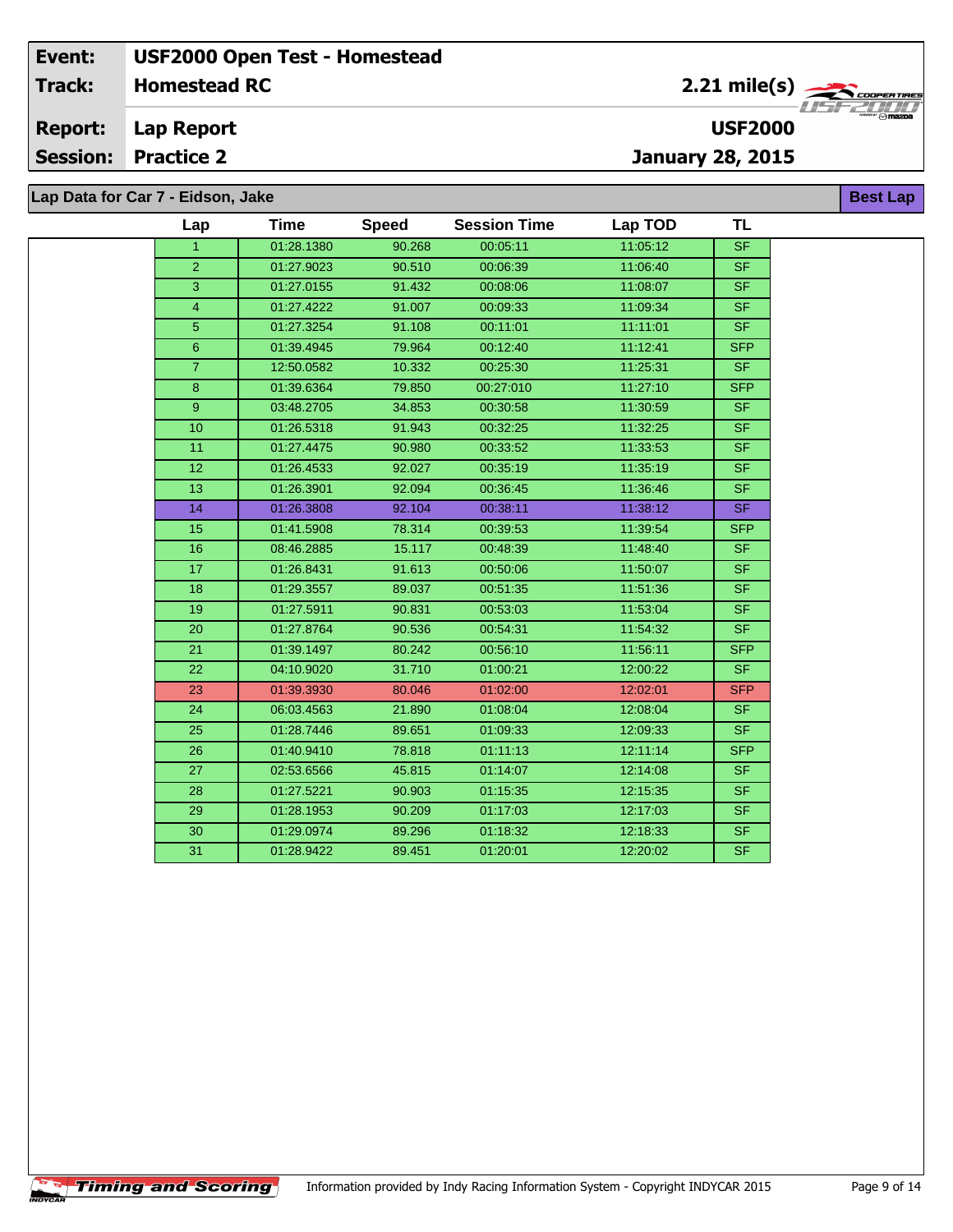**Lap Report Report:**

**Session: Practice 2**

**January 28, 2015**

**Lap Data for Car 79 - Lozano, Santiago**

| Lap              | <b>Time</b> | <b>Speed</b> | <b>Session Time</b> | Lap TOD   | TL                       |
|------------------|-------------|--------------|---------------------|-----------|--------------------------|
| $\mathbf{1}$     | 02:20.5555  | 56.604       | 00:05:25            | 11:05:26  | <b>SFP</b>               |
| $\overline{2}$   | 01:44.0678  | 76.450       | 00:07:09            | 11:07:010 | SF                       |
| $\overline{3}$   | 01:27.8937  | 90.518       | 00:08:37            | 11:08:38  | $\overline{\text{SF}}$   |
| $\overline{4}$   | 01:27.4732  | 90.954       | 00:10:04            | 11:10:05  | $S_{F}$                  |
| $5\phantom{.}$   | 01:28.2273  | 90.176       | 00:11:33            | 11:11:33  | <b>SF</b>                |
| $6\phantom{.}6$  | 01:28.3947  | 90.005       | 00:13:01            | 11:13:02  | <b>SF</b>                |
| $\overline{7}$   | 11:16.9967  | 11.752       | 00:24:18            | 11:24:19  | <b>SFP</b>               |
| 8                | 01:41.8781  | 78.093       | 00:25:60            | 11:26:01  | SF                       |
| $\boldsymbol{9}$ | 01:27.9202  | 90.491       | 00:27:28            | 11:27:28  | <b>SF</b>                |
| 10               | 01:28.0686  | 90.339       | 00:28:56            | 11:28:57  | <b>SF</b>                |
| 11               | 01:27.4621  | 90.965       | 00:30:23            | 11:30:24  | <b>SF</b>                |
| $\overline{12}$  | 01:27.6515  | 90.769       | 00:31:51            | 11:31:52  | $\overline{\text{SF}}$   |
| 13               | 01:27.1281  | 91.314       | 00:33:18            | 11:33:19  | <b>SF</b>                |
| 14               | 03:48.2518  | 34.856       | 00:37:06            | 11:37:07  | <b>SFP</b>               |
| 15               | 01:48.4012  | 73.394       | 00:38:55            | 11:38:55  | SF                       |
| 16               | 01:28.0080  | 90.401       | 00:40:23            | 11:40:23  | SF                       |
| 17               | 01:27.6225  | 90.799       | 00:41:50            | 11:41:51  | $\overline{\mathsf{SF}}$ |
| 18               | 01:27.3405  | 91.092       | 00:43:18            | 11:43:18  | SF.                      |
| 19               | 03:26.7551  | 38.480       | 00:46:45            | 11:46:45  | <b>SFP</b>               |
| 20               | 01:41.5376  | 78.355       | 00:48:26            | 11:48:27  | SF                       |
| $\overline{21}$  | 01:27.6795  | 90.740       | 00:49:54            | 11:49:54  | SF                       |
| 22               | 07:25.9905  | 17.839       | 00:57:20            | 11:57:20  | <b>SFP</b>               |
| 23               | 01:50.9367  | 71.717       | 00:59:11            | 11:59:11  | <b>SF</b>                |
| 24               | 01:32.1737  | 86.315       | 01:00:43            | 12:00:43  | <b>SF</b>                |
| 25               | 05:55.9078  | 22.354       | 01:06:39            | 12:06:39  | <b>SFP</b>               |
| 26               | 01:40.9356  | 78.823       | 01:08:20            | 12:08:20  | <b>SF</b>                |
| 27               | 01:33.3842  | 85.196       | 01:09:53            | 12:09:54  | <b>SF</b>                |
| 28               | 01:28.1027  | 90.304       | 01:11:21            | 12:11:22  | SF                       |
| 29               | 01:28.2731  | 90.129       | 01:12:49            | 12:12:50  | <b>SF</b>                |
| 30               | 04:08.3098  | 32.041       | 01:16:58            | 12:16:58  | <b>SFP</b>               |
| 31               | 01:41.9738  | 78.020       | 01:18:40            | 12:18:40  | SF.                      |
| $\overline{32}$  | 01:27.7675  | 90.649       | 01:20:07            | 12:20:08  | S <sub>F</sub>           |

**USF2000**

**Timing and Scoring**  $\overline{\phantom{a}}$ 



**Best Lap**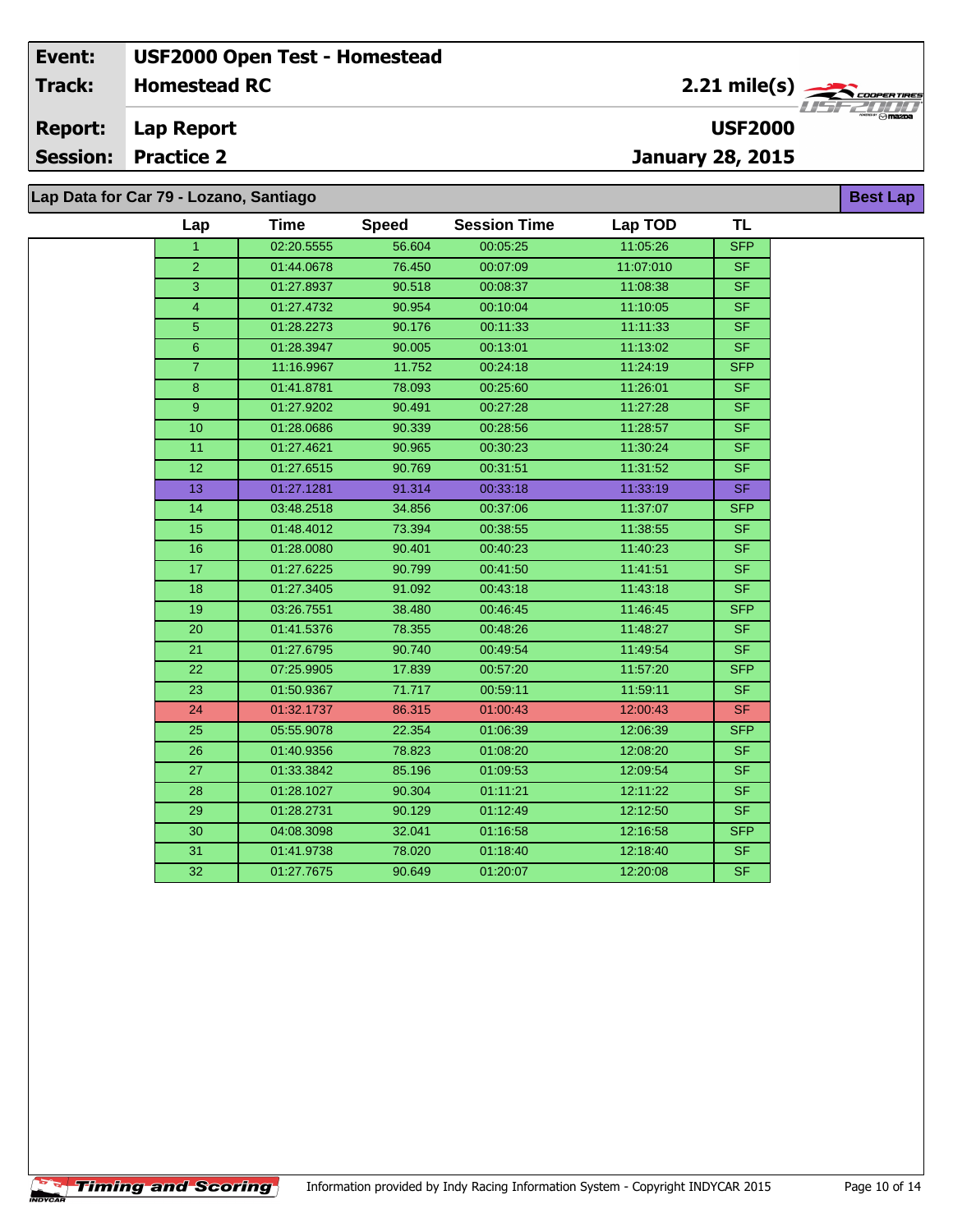**Lap Report Report:**

**Session: Practice 2**

# **Lap Data for Car 80 - Lastochkin, Nikita (R)**

| Lap              | Time       | <b>Speed</b> | <b>Session Time</b> | Lap TOD  | TL                       |  |
|------------------|------------|--------------|---------------------|----------|--------------------------|--|
| $\mathbf{1}$     | 01:29.7652 | 88.631       | 00:03:59            | 11:03:60 | <b>SF</b>                |  |
| 2 <sup>1</sup>   | 01:49.3992 | 72.724       | 00:05:49            | 11:05:49 | <b>SFP</b>               |  |
| 3                | 22:41.5790 | 5.843        | 00:28:30            | 11:28:31 | <b>SF</b>                |  |
| $\overline{4}$   | 01:27.8241 | 90.590       | 00:29:58            | 11:29:59 | <b>SF</b>                |  |
| 5 <sup>5</sup>   | 01:28.1474 | 90.258       | 00:31:26            | 11:31:27 | $\overline{\mathsf{SF}}$ |  |
| $6\phantom{1}$   | 01:26.7490 | 91.713       | 00:32:53            | 11:32:53 | <b>SF</b>                |  |
| $\overline{7}$   | 01:29.1136 | 89.279       | 00:34:22            | 11:34:23 | SF.                      |  |
| 8                | 01:27.0120 | 91.436       | 00:35:49            | 11:35:50 | <b>SF</b>                |  |
| 9 <sup>°</sup>   | 01:26.5923 | 91.879       | 00:37:16            | 11:37:16 | <b>SF</b>                |  |
| 10 <sup>10</sup> | 01:26.5662 | 91.907       | 00:38:42            | 11:38:43 | SF.                      |  |
| 11               | 01:37.1337 | 81.908       | 00:40:19            | 11:40:20 | <b>SFP</b>               |  |
| 12 <sup>°</sup>  | 14:02.5228 | 9.443        | 00:54:22            | 11:54:22 | SF.                      |  |
| 13               | 01:27.6385 | 90.782       | 00:55:49            | 11:55:50 | SF.                      |  |
| 14               | 01:27.2838 | 91.151       | 00:57:17            | 11:57:17 | <b>SF</b>                |  |
| 15               | 01:26.9030 | 91.550       | 00:58:44            | 11:58:44 | <b>SF</b>                |  |
| 16               | 01:26.8382 | 91.619       | 01:00:10            | 12:00:11 | <b>SF</b>                |  |
| 17               | 01:43.4634 | 76.897       | 01:01:54            | 12:01:55 | <b>SFP</b>               |  |
| 18               | 06:30.0334 | 20.398       | 01:08:24            | 12:08:25 | SF.                      |  |
| 19               | 01:27.5076 | 90.918       | 01:09:51            | 12:09:52 | <b>SF</b>                |  |
| 20               | 01:26.9476 | 91.503       | 01:11:18            | 12:11:19 | <b>SF</b>                |  |
| 21               | 01:26.8425 | 91.614       | 01:12:45            | 12:12:46 | <b>SF</b>                |  |
| 22               | 01:27.7154 | 90.702       | 01:14:13            | 12:14:14 | <b>SF</b>                |  |
| 23               | 01:27.1910 | 91.248       | 01:15:40            | 12:15:41 | SF.                      |  |
| 24               | 01:26.9153 | 91.537       | 01:17:07            | 12:17:08 | <b>SF</b>                |  |
| 25               | 01:39.9971 | 79.562       | 01:18:47            | 12:18:48 | <b>SFP</b>               |  |
|                  |            |              |                     |          |                          |  |



**Best Lap**

**January 28, 2015**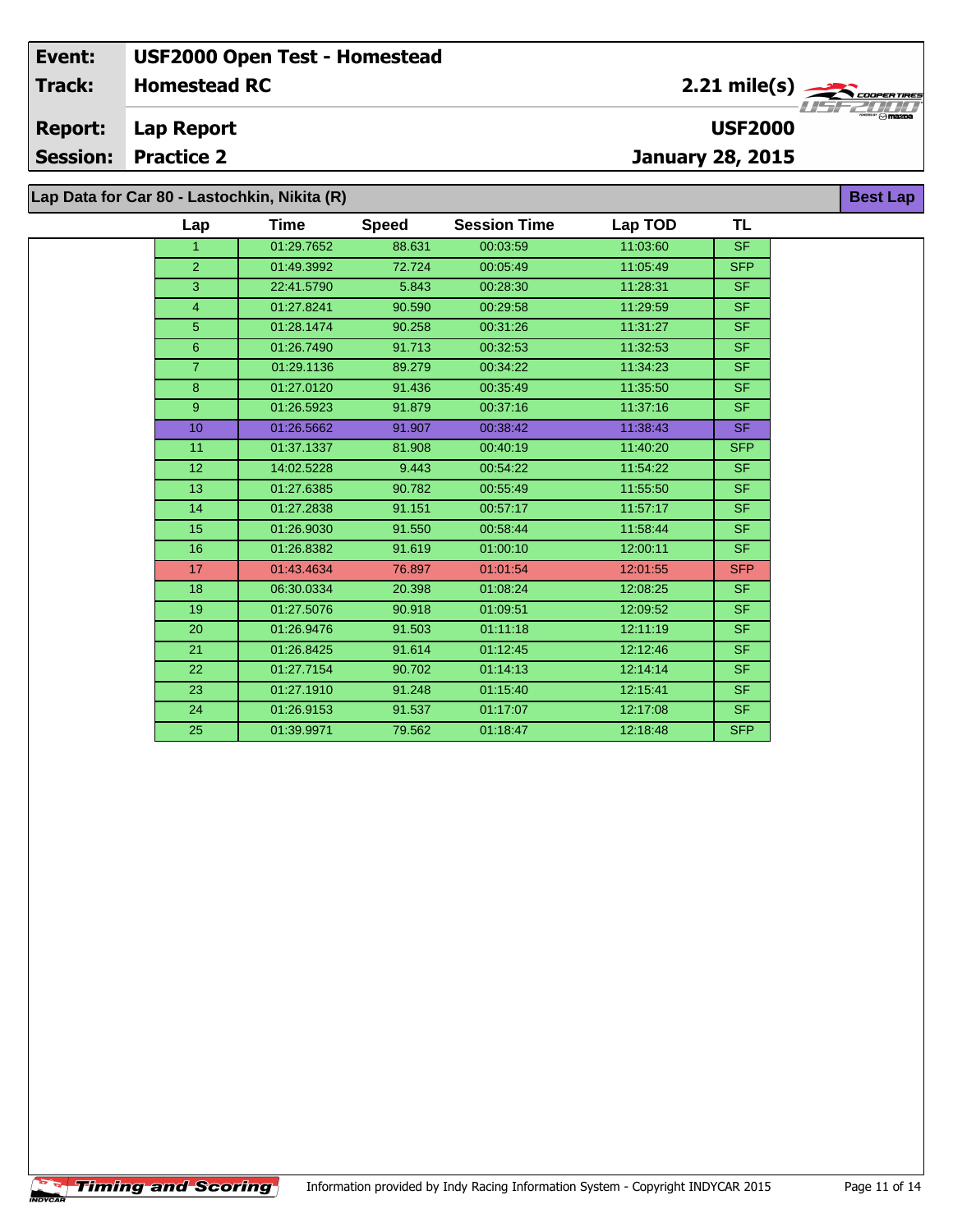**Lap Report Report:**

**Session: Practice 2**

# **Lap Data for Car 82 - McCarthy, Michael (R)**

| Lap             | Time       | <b>Speed</b> | <b>Session Time</b> | Lap TOD  | TL         |
|-----------------|------------|--------------|---------------------|----------|------------|
| 1.              | 01:52.3584 | 70.809       | 00:06:14            | 11:06:14 | <b>SF</b>  |
| $\overline{2}$  | 01:33.6428 | 84.961       | 00:07:47            | 11:07:48 | <b>SF</b>  |
| 3               | 01:31.8018 | 86.665       | 00:09:19            | 11:09:20 | <b>SF</b>  |
| $\overline{4}$  | 01:30.6853 | 87.732       | 00:10:50            | 11:10:50 | <b>SF</b>  |
| 5               | 01:29.5883 | 88.806       | 00:12:19            | 11:12:20 | <b>SF</b>  |
| 6               | 12:00.7895 | 11.038       | 00:24:20            | 11:24:21 | <b>SFP</b> |
| $\overline{7}$  | 01:46.7586 | 74.523       | 00:26:07            | 11:26:07 | <b>SF</b>  |
| 8               | 01:29.3824 | 89.011       | 00:27:36            | 11:27:37 | SF.        |
| 9 <sup>°</sup>  | 01:29.8373 | 88.560       | 00:29:06            | 11:29:07 | SF.        |
| 10 <sub>1</sub> | 01:28.6234 | 89.773       | 00:30:35            | 11:30:35 | SF.        |
| 11              | 01:29.6195 | 88.775       | 00:32:04            | 11:32:05 | <b>SF</b>  |
| 12              | 10:46.4115 | 12.308       | 00:42:51            | 11:42:51 | <b>SFP</b> |
| 13              | 01:47.2937 | 74.152       | 00:44:38            | 11:44:39 | <b>SF</b>  |
| 14              | 01:30.4184 | 87.991       | 00:46:08            | 11:46:09 | <b>SF</b>  |
| 15              | 01:29.0229 | 89.370       | 00:47:37            | 11:47:38 | <b>SF</b>  |
| 16              | 01:28.5011 | 89.897       | 00:49:06            | 11:49:07 | <b>SF</b>  |
| 17              | 08:32.8816 | 15.512       | 00:57:39            | 11:57:39 | <b>SFP</b> |
| 18              | 01:47.4843 | 74.020       | 00:59:26            | 11:59:27 | <b>SF</b>  |



**January 28, 2015**





**Best Lap**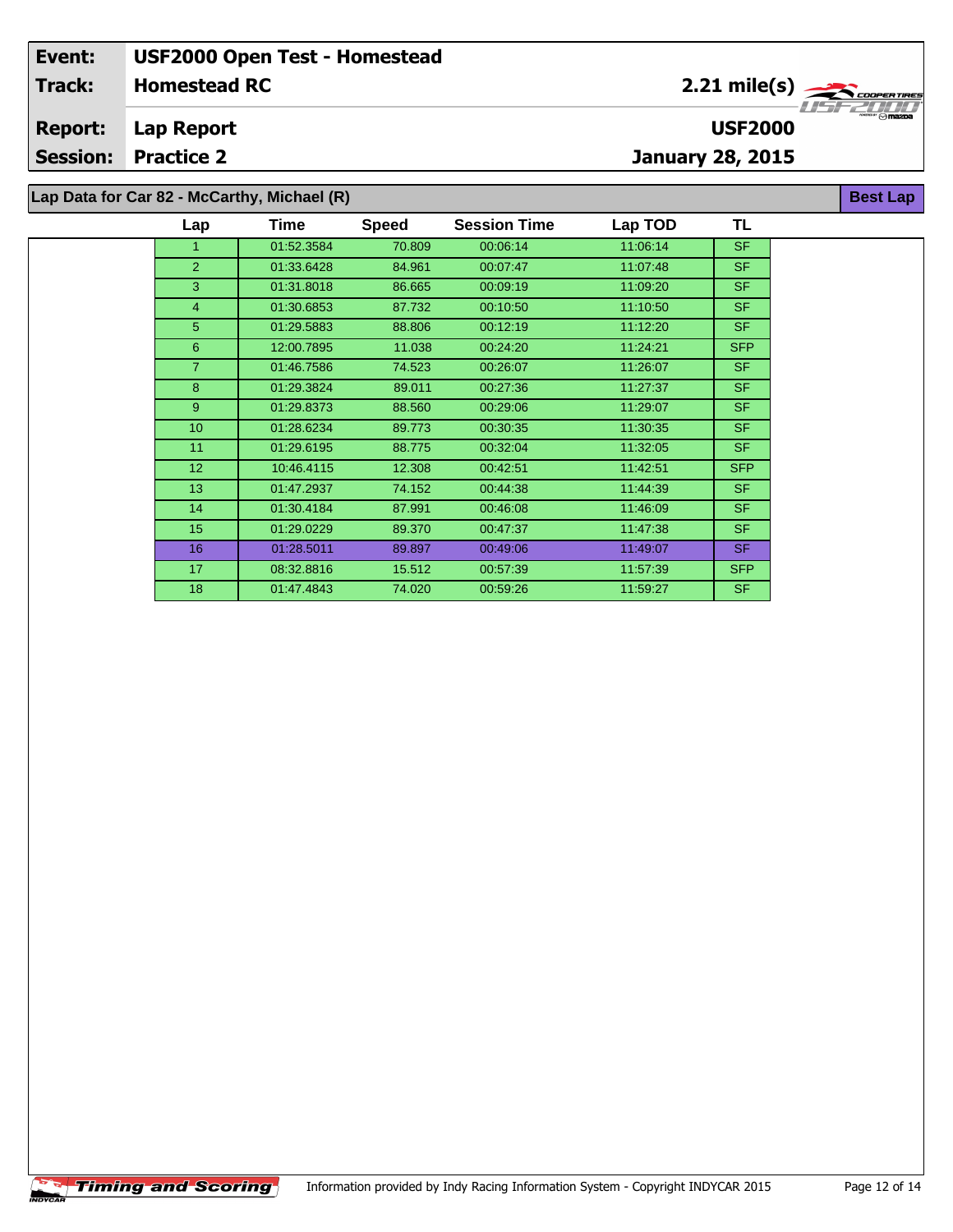**Lap Report Report:**

**Session: Practice 2**

# **Lap Data for Car 83 - Rickards, Garth (R)**

| Lap            | Time       | <b>Speed</b> | <b>Session Time</b> | Lap TOD  | <b>TL</b>  |  |
|----------------|------------|--------------|---------------------|----------|------------|--|
| 1              | 01:47.7583 | 73.832       | 00:07:46            | 11:07:47 | SF.        |  |
| $\overline{2}$ | 01:35.7784 | 83.067       | 00:09:22            | 11:09:23 | SF.        |  |
| 3              | 01:32.0283 | 86.452       | 00:10:54            | 11:10:55 | <b>SF</b>  |  |
| $\overline{4}$ | 01:30.1981 | 88.206       | 00:12:25            | 11:12:25 | SF.        |  |
| 5              | 11:59.5018 | 11.058       | 00:24:24            | 11:24:25 | <b>SFP</b> |  |
| 6              | 01:43.0802 | 77.183       | 00:26:07            | 11:26:08 | SF.        |  |
| $\overline{7}$ | 01:29.5840 | 88.811       | 00:27:37            | 11:27:37 | SF.        |  |
| 8              | 01:28.9539 | 89.440       | 00:29:06            | 11:29:06 | SF.        |  |
| 9              | 25:06.4691 | 5.281        | 00:54:12            | 11:54:13 | <b>SFP</b> |  |
| 10             | 01:46.9106 | 74.417       | 00:55:59            | 11:55:60 | SF.        |  |
| 11             | 01:29.5633 | 88.831       | 00:57:29            | 11:57:29 | SF.        |  |
| 12             | 01:28.5878 | 89.809       | 00:58:57            | 11:58:58 | SF.        |  |
| 13             | 01:27.6390 | 90.782       | 01:00:25            | 12:00:25 | SF.        |  |
| 14             | 07:51.7868 | 16.864       | 01:08:17            | 12:08:17 | <b>SFP</b> |  |
| 15             | 01:44.1095 | 76.420       | 01:10:01            | 12:10:01 | <b>SF</b>  |  |
| 16             | 01:28.4897 | 89.909       | 01:11:29            | 12:11:30 | <b>SF</b>  |  |
| 17             | 01:27.6576 | 90.762       | 01:12:57            | 12:12:57 | <b>SF</b>  |  |
| 18             | 01:27.6779 | 90.741       | 01:14:25            | 12:14:25 | SF.        |  |
| 19             | 01:28.6471 | 89.749       | 01:15:53            | 12:15:54 | SF.        |  |
| 20             | 01:27.5811 | 90.842       | 01:17:21            | 12:17:21 | <b>SF</b>  |  |
| 21             | 01:27.4979 | 90.928       | 01:18:48            | 12:18:49 | SF.        |  |
| 22             | 01:27.5187 | 90.906       | 01:20:16            | 12:20:16 | <b>SF</b>  |  |



**Best Lap**

**Timing and Scoring**  $\overline{\phantom{a}}$